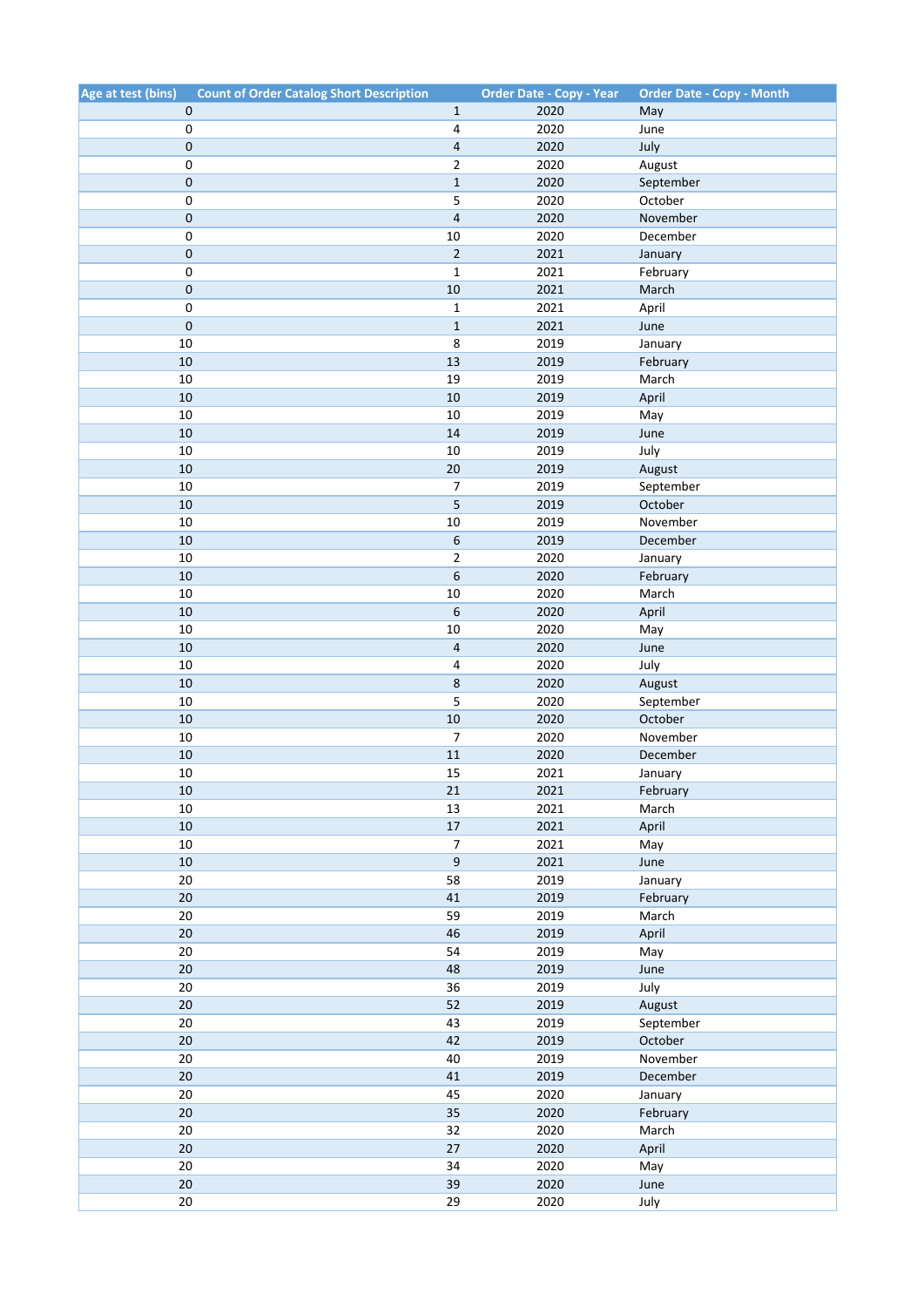| 20 | 49  | 2020 | August    |
|----|-----|------|-----------|
| 20 | 49  | 2020 | September |
| 20 | 49  | 2020 | October   |
| 20 | 35  | 2020 | November  |
| 20 | 45  | 2020 | December  |
| 20 | 72  | 2021 | January   |
| 20 | 51  | 2021 | February  |
| 20 | 56  | 2021 | March     |
| 20 | 56  | 2021 | April     |
| 20 | 61  | 2021 | May       |
| 20 | 42  | 2021 | June      |
| 30 | 75  | 2019 | January   |
| 30 | 60  | 2019 | February  |
| 30 | 88  | 2019 | March     |
| 30 | 74  | 2019 | April     |
| 30 | 64  | 2019 | May       |
| 30 | 75  | 2019 | June      |
| 30 | 64  | 2019 | July      |
| 30 | 65  | 2019 | August    |
| 30 | 47  | 2019 | September |
| 30 | 48  | 2019 | October   |
| 30 | 60  | 2019 | November  |
| 30 | 45  | 2019 | December  |
| 30 | 57  | 2020 | January   |
| 30 | 44  | 2020 | February  |
| 30 | 43  | 2020 | March     |
| 30 | 58  | 2020 | April     |
| 30 | 58  | 2020 | May       |
| 30 | 48  | 2020 | June      |
| 30 | 52  | 2020 | July      |
| 30 | 55  | 2020 | August    |
| 30 | 47  | 2020 | September |
| 30 | 44  | 2020 | October   |
| 30 | 65  | 2020 | November  |
| 30 | 81  | 2020 | December  |
| 30 | 113 | 2021 | January   |
| 30 | 92  | 2021 | February  |
| 30 | 72  | 2021 | March     |
| 30 | 84  | 2021 | April     |
| 30 | 133 | 2021 | May       |
| 30 | 49  | 2021 | June      |
| 40 | 122 | 2019 | January   |
| 40 | 92  | 2019 | February  |
| 40 | 99  | 2019 | March     |
| 40 | 76  | 2019 | April     |
| 40 | 95  | 2019 | May       |
| 40 | 77  | 2019 | June      |
| 40 | 72  | 2019 | July      |
| 40 | 87  | 2019 | August    |
| 40 | 62  | 2019 | September |
| 40 | 72  | 2019 | October   |
| 40 | 60  | 2019 | November  |
| 40 | 66  | 2019 | December  |
| 40 | 73  | 2020 | January   |
| 40 | 63  | 2020 | February  |
| 40 | 58  | 2020 | March     |
| 40 | 122 | 2020 | April     |
| 40 | 74  | 2020 | May       |
| 40 | 63  | 2020 | June      |
| 40 | 80  | 2020 | July      |
| 40 | 61  | 2020 | August    |
| 40 | 68  | 2020 | September |
| 40 | 66  | 2020 | October   |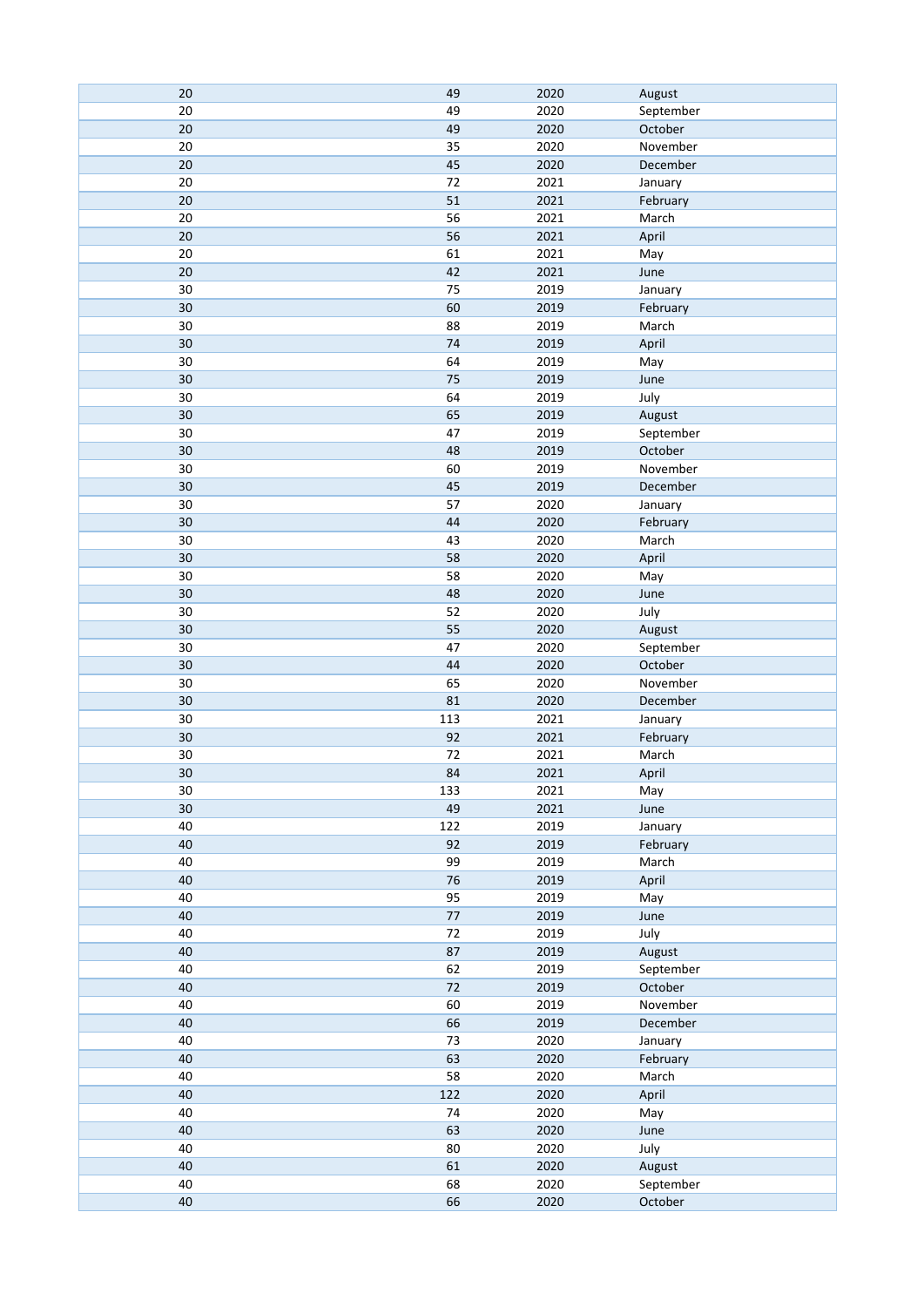| 40 | 90     | 2020 | November  |
|----|--------|------|-----------|
| 40 | 96     | 2020 | December  |
| 40 | 179    | 2021 | January   |
| 40 | 117    | 2021 | February  |
| 40 | 86     | 2021 | March     |
| 40 | 133    | 2021 | April     |
| 40 | 181    | 2021 | May       |
| 40 | 65     | 2021 | June      |
| 50 | 126    | 2019 | January   |
| 50 | 80     | 2019 | February  |
| 50 | 99     | 2019 | March     |
| 50 | 79     | 2019 | April     |
| 50 | 108    | 2019 |           |
|    |        |      | May       |
| 50 | 88     | 2019 | June      |
| 50 | 88     | 2019 | July      |
| 50 | 93     | 2019 | August    |
| 50 | 83     | 2019 | September |
| 50 | 82     | 2019 | October   |
| 50 | 65     | 2019 | November  |
| 50 | $74$   | 2019 | December  |
| 50 | 90     | 2020 | January   |
| 50 | 62     | 2020 | February  |
| 50 | 55     | 2020 | March     |
| 50 | 110    | 2020 | April     |
| 50 | 78     | 2020 | May       |
| 50 | 67     | 2020 | June      |
| 50 | 77     | 2020 | July      |
| 50 | 74     | 2020 | August    |
| 50 | 75     | 2020 | September |
| 50 | 83     | 2020 | October   |
| 50 | 96     | 2020 | November  |
| 50 | 110    | 2020 | December  |
| 50 | 205    | 2021 | January   |
| 50 | 105    | 2021 | February  |
| 50 | 123    | 2021 | March     |
| 50 | 166    | 2021 |           |
| 50 |        |      | April     |
|    | 149    | 2021 | May       |
| 50 | 56     | 2021 | June      |
| 60 | 91     | 2019 | January   |
| 60 | $90\,$ | 2019 | February  |
| 60 | 94     | 2019 | March     |
| 60 | 90     | 2019 | April     |
| 60 | 109    | 2019 | May       |
| 60 | 96     | 2019 | June      |
| 60 | 88     | 2019 | July      |
| 60 | 67     | 2019 | August    |
| 60 | $72\,$ | 2019 | September |
| 60 | $70\,$ | 2019 | October   |
| 60 | 81     | 2019 | November  |
| 60 | 80     | 2019 | December  |
| 60 | 64     | 2020 | January   |
| 60 | 63     | 2020 | February  |
| 60 | 57     | 2020 | March     |
| 60 | 132    | 2020 | April     |
| 60 | 67     | 2020 | May       |
| 60 | $75\,$ | 2020 | June      |
| 60 | 66     | 2020 | July      |
| 60 | 63     | 2020 | August    |
| 60 | 57     | 2020 | September |
|    |        | 2020 |           |
| 60 | 88     |      | October   |
| 60 | 68     | 2020 | November  |
| 60 | 98     | 2020 | December  |
| 60 | 174    | 2021 | January   |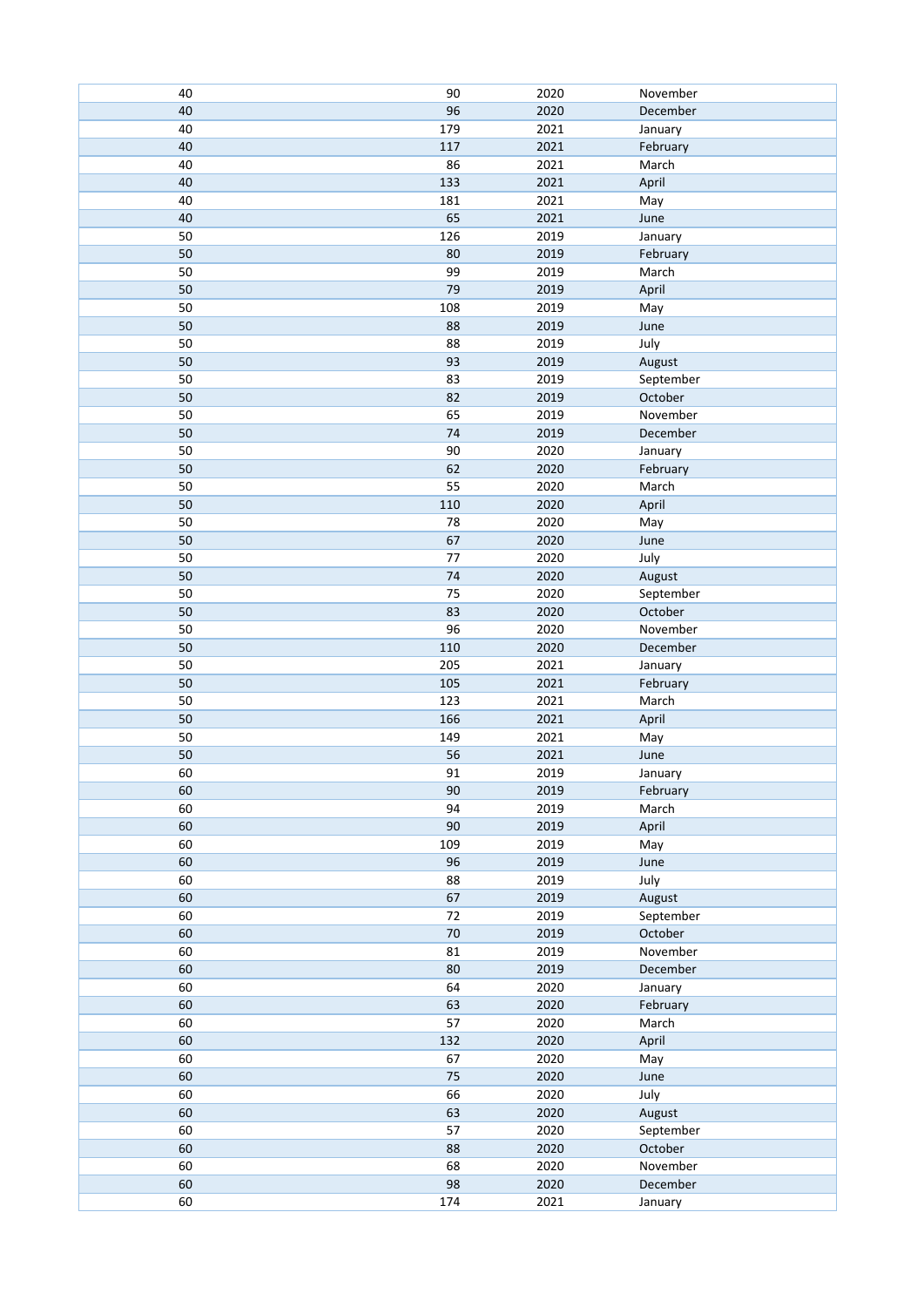| 60     | 110     | 2021 | February  |
|--------|---------|------|-----------|
| 60     | 95      | 2021 | March     |
| 60     | 111     | 2021 | April     |
| 60     | 128     | 2021 | May       |
| 60     | 59      | 2021 | June      |
| 70     | 128     | 2019 | January   |
| 70     | 103     | 2019 | February  |
| 70     | 115     | 2019 | March     |
| 70     | 120     | 2019 | April     |
| 70     | 122     | 2019 | May       |
| 70     | 73      | 2019 | June      |
| 70     | 103     | 2019 | July      |
| 70     | 78      | 2019 | August    |
| 70     | 82      | 2019 | September |
| $70\,$ | 86      | 2019 | October   |
| 70     | 75      | 2019 | November  |
|        |         |      |           |
| $70\,$ | 89      | 2019 | December  |
| 70     | 69      | 2020 | January   |
| 70     | 74      | 2020 | February  |
| 70     | 51      | 2020 | March     |
| $70\,$ | 78      | 2020 | April     |
| 70     | 77      | 2020 | May       |
| 70     | 70      | 2020 | June      |
| 70     | $77 \,$ | 2020 | July      |
| 70     | 56      | 2020 | August    |
| 70     | 75      | 2020 | September |
| $70\,$ | 65      | 2020 | October   |
| 70     | 86      | 2020 | November  |
| $70\,$ | 136     | 2020 | December  |
| 70     | 155     | 2021 | January   |
| 70     | 105     | 2021 | February  |
| 70     | 99      | 2021 | March     |
| 70     | 121     | 2021 | April     |
| 70     | 146     | 2021 | May       |
| 70     | 60      | 2021 | June      |
| 80     | 103     | 2019 | January   |
| 80     | 78      | 2019 | February  |
| 80     | 95      | 2019 | March     |
| 80     | 60      | 2019 | April     |
| 80     | 62      | 2019 | May       |
| 80     | 68      | 2019 | June      |
| 80     | 51      | 2019 | July      |
| 80     | 60      | 2019 | August    |
| 80     | 63      | 2019 | September |
| $80\,$ | 62      | 2019 | October   |
| 80     | 69      | 2019 | November  |
| 80     | 43      | 2019 | December  |
| 80     | 63      | 2020 | January   |
| 80     | 46      | 2020 | February  |
| 80     | 36      | 2020 | March     |
| 80     | 54      | 2020 | April     |
| 80     | 46      | 2020 | May       |
| 80     | 49      | 2020 | June      |
| 80     | 51      | 2020 | July      |
| 80     | 53      | 2020 | August    |
| 80     | 62      | 2020 | September |
| 80     | 56      | 2020 | October   |
| 80     | 81      | 2020 | November  |
| 80     | 65      | 2020 | December  |
| 80     | 102     | 2021 | January   |
| 80     | 64      | 2021 | February  |
| 80     | 72      | 2021 | March     |
| 80     | 66      | 2021 | April     |
|        |         |      |           |